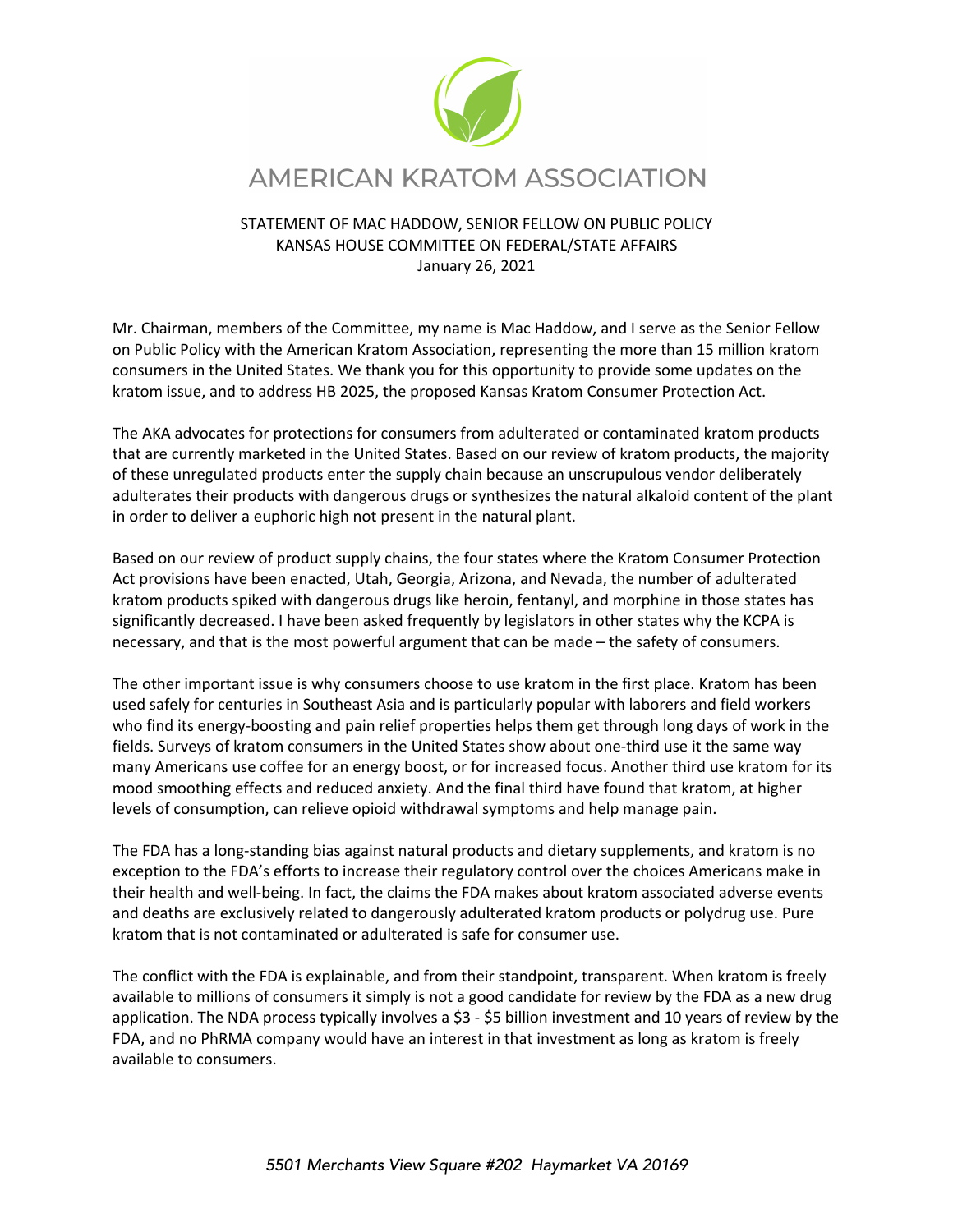In the mid-1990's, the FDA launched a similar attack on dietary supplements and vitamins with claims that these products were all unapproved drugs and there were significant number of adverse events and deaths resulting from the sale of these products. The FDA solution was to ban all dietary supplements and force consumers to use only FDA approved drugs to maintain their health and well-being.

At that time, the U.S. Congress intervened and stopped the broad regulatory overreach for literally hundreds of dietary supplement and vitamin products by passing the Dietary Supplement Health & Education Act that today provides regulations for the safe use of products accounting for \$53 billion in sales to consumers.

Kratom was targeted by the FDA in 2009 when the FDA circulated reports out of Sweden that showed that 9 deaths in a 12-month period were reportedly caused by the consumption of a powdered kratom product sold on the Internet known as Krypton. That cluster of deaths in such a short time frame appropriately caught the attention of every public health official in the world, including the FDA. The FDA imposed an import alert on kratom and flooded the information pipeline with shrill warnings to state and local health officials, pharmacy boards, and drug task forces around the country that kratom was a dangerous substance that should be banned.

In a seven-year span between 2009 and 2016, six states enacted bans on kratom — Vermont, Alabama, Indiana, Wisconsin, Arkansas, and Rhode Island. The FDA regularly points to those states as evidence of how dangerous kratom is, **but** what is really surprising is that **only** six states enacted bans in the face of a full-throated disinformation campaign on kratom by the FDA with outrageously untrue claims about kratom being the cause of hundreds of deaths.

What the FDA never told the public was that a peer-reviewed published research report on the 9 deaths in Sweden were actually caused by a toxic does of the powerful chemical *O*-desmethyltramadol. If that dose of that chemical were put in your cup of coffee or glass of orange juice, you would be dead within minutes. But that fact did not conform to the FDA's war on kratom, so they withheld it in the information they circulated to states to convince them to ban kratom.

In August of 2016, with clear frustration that more states had not been seduced by their war on kratom, the FDA sent a recommendation to the Drug Enforcement Administration (DEA) to classify the two primary alkaloids of the kratom plant as Schedule I dangerous substances under the Controlled Substances Act (CSA), and used a section of the CSA reserved for the most dangerous street drugs to expedite the scheduling.

After a review of the science and the facts, the DEA took the unprecedented step of withdrawing its scheduling notice on October 13, 2016, the first time it had done so in 82 previous scheduling requests to remove dangerous drugs, and then required the FDA to document its claims with a full scheduling recommendation.

The FDA tried again with another scheduling recommendation on October 13, 2017 making the same poorly documented death claims to meet the criteria in the CSA that kratom must be dangerous to the public; that kratom has a high addiction liability; and that kratom is an opioid.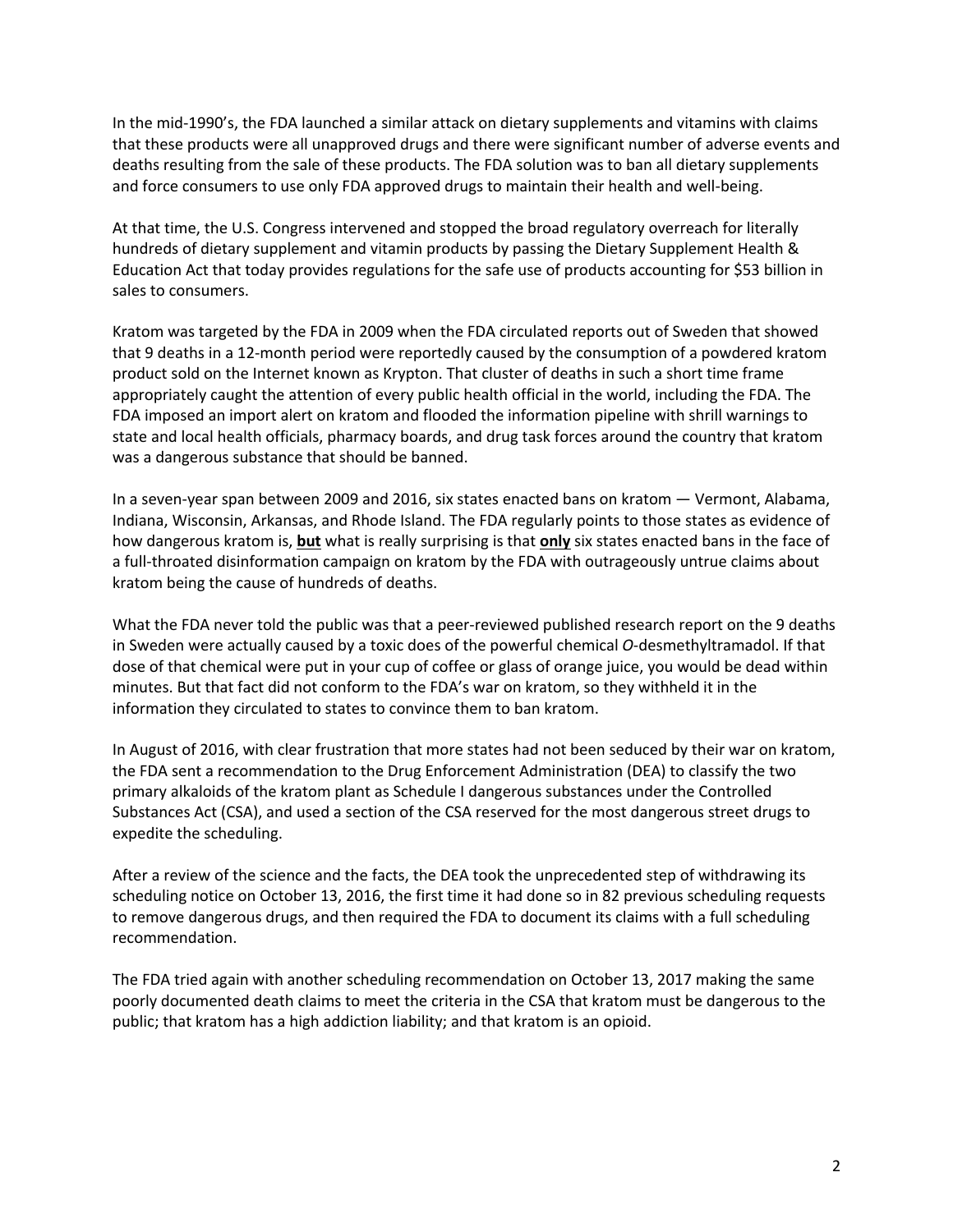The National Institutes on Drug abuse (NIDA) reviewed those claims about the addiction liability<sup>12</sup> and claimed deaths associated with kratom and rejected them. Independent researchers reviewed the FDA's claim about kratom being an opioid and concluded they were wrong.

On each of these key criteria the FDA was wrong on the science and wrong on the policy.

Kratom does not induce any reinforcing euphoric high nor does it have any significant impact on the respiratory system as classic opioids do. When an overdose death occurs, it is because the user has literally suffocated from respiratory suppression that kratom does not cause.

Overdose deaths, euphoric highs, and addiction are the signatures of adulterated kratom, and we want to eliminate those dangerous products from the marketplace.

That truly is why we are here today. To protect the freedom of Kansas citizens to make informed decisions on their health and well-being without the overreaching regulatory power the FDA is trying to seize.

The FDA wants kratom to be subject to its new drug application process. They want the same thing for homeopathic medicines, herbal remedies, and medical foods — all of which have been used safely by American consumers for decades.

Today, as we discuss this, there is a significant disagreement about kratom on the federal level.

On one side of the disagreement, the FDA remains almost alone in its call for kratom to be scheduled.

Those lined up on the other side, includes NIDA who argues for more study on kratom and following a harm reduction policy to allow consumers to use pure kratom to manage acute and chronic pain as an alternative to highly addictive and potentially deadly opioid medications. NIDA has already funded more than \$15 million in research studies, and more is in the research pipeline.

The DEA is also on the other side of FDA. The DEA has the exclusive authority to schedule any dangerous substance that threatens the safety of the American people. When they receive a scheduling recommendation from the FDA, they typically issue a decision within 90 days to stop any safety risk that exists. The current recommendation from the FDA to schedule kratom has been before the DEA for more than 3 years and they have taken no action to accept that scheduling recommendation. If the FDA claim were true about deaths associated with kratom, the DEA would have acted immediately because it is their duty to do so.

The U.S. Congress is also opposed to the FDA scheduling recommendation on kratom. In its FY 2020 and FY 2021 budget bills that include specific funding appropriated for new research on kratom: Report language states that a Schedule I designation interferes with research; and the bill specifically cites the reports of kratom helping people reduce or stop the use of dangerously addictive and potentially deadly opioids.

Finally, the states are lining up against the FDA as well.

<sup>1</sup> https://pubmed.ncbi.nlm.nih.gov/29949228/

<sup>2</sup> https://pubmed.ncbi.nlm.nih.gov/30039246/